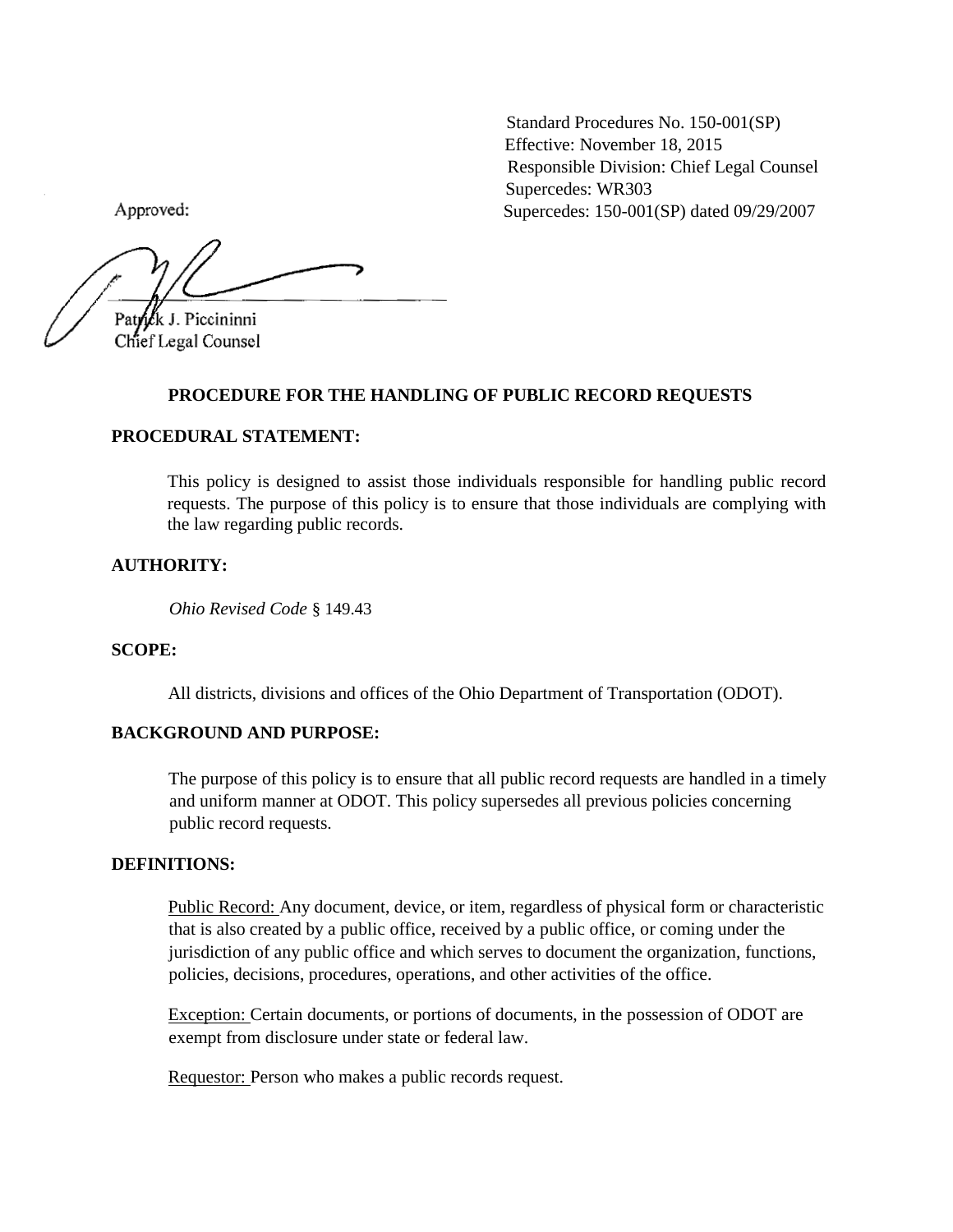Standard Procedure No: 150-001(SP) Effective: November 18, 2015 Page 2 of 4

# **TRAINING:**

R.C. 149.43(E)(I) requires that all elected officials or their appropriate designees shall attend training approved by the attorney general.

## **FISCAL ANAL YSIS:**

Implementation of this policy will have no fiscal impact upon the Department.

# **IDENTIFICATION OF A PUBLIC RECORD:**

- A. A public record is any record stored on a fixed medium such as paper, computer, or film. In order to constitute a "public record" the record must serve to document the organization, functions, policies, decisions, procedures, operations, or other activities of ODOT. The following are examples of records exempt from disclosure under the public records act:
	- 1. Cost estimates of projects until all bids received, R.C. 5525.15.
	- 2. Information relative to bidder qualifications, R. C. 5525.04.
	- 3. Sealed bids for construction projects, R.C. 5525.10.
	- 4. Trade secrets, R.C. 1333.61(D).
	- 5. Employee medical records, R.C. 149.43 (A).
	- 6. Social Security numbers, R.C. 149.43 (A).
	- 7. Certain selection devices used in making hiring and promotional decisions, R.C. 124.09(B).
	- 8. Certain communications between ODOT employees and an attorney within the staff of ODOT's Office of Chief Legal Counsel, the Attorney General, or special counsel appointed by the Attorney General, R.C. 149.43(A).
	- 9. Files on current administrative investigations, R.C. 149.43 (A)(2).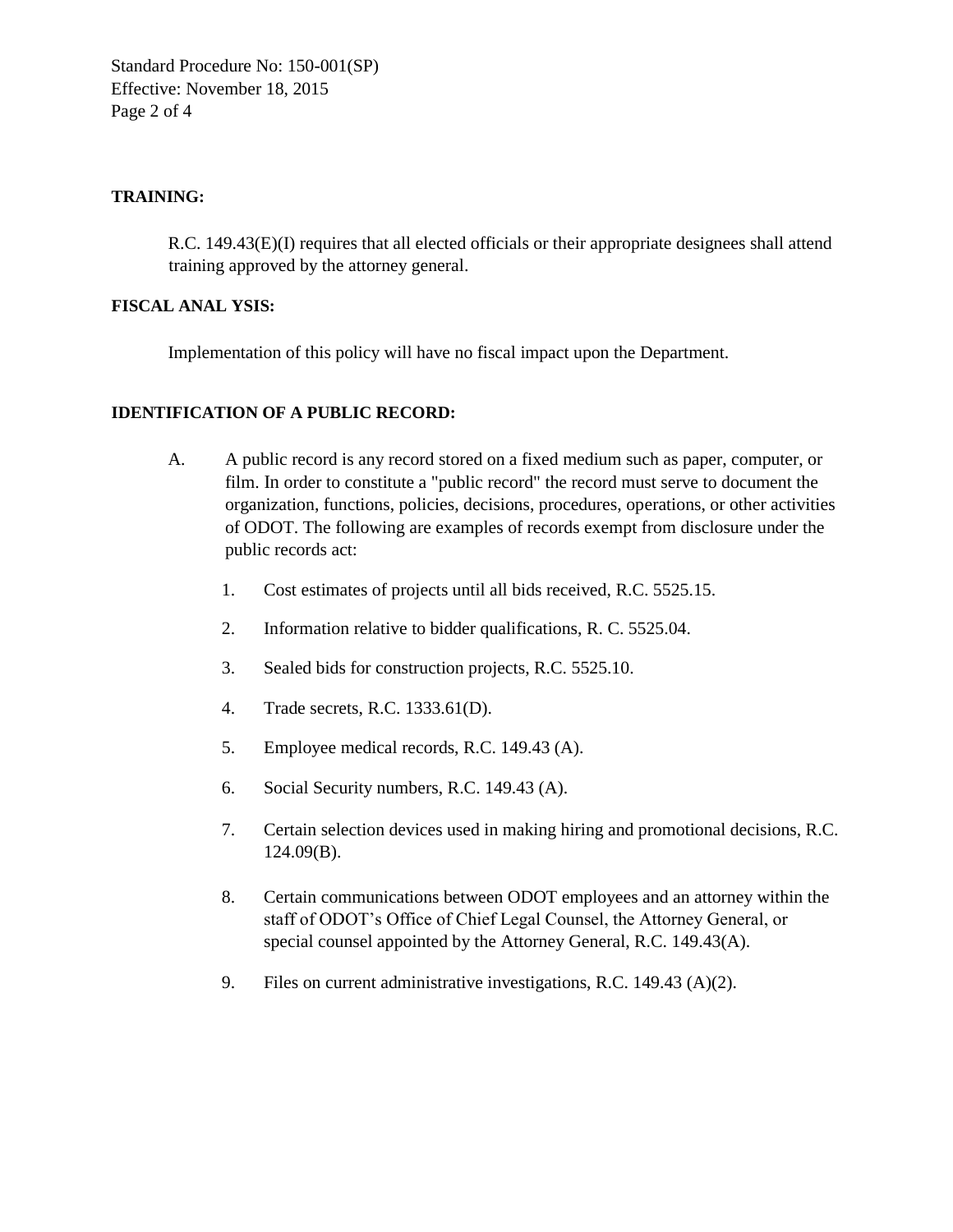- 10. Home addresses and home telephone numbers of state employees per *State ex rel. Dispatch Printing Co.* v. *Johnson* (2005) 106 Ohio St.3d 160.
- 11. Any records created or maintained by the ODOT for security purposes and infrastructure records that disclose the configuration of the Department's critical systems, including but not limited to, communication, computer, electrical, mechanical, ventilation, water, plumbing systems or security codes. This does not mean a simple floor plan that discloses the physical location of the components of the office, R.C. 149.433.

# **PROCEDURES:**

- A. Public records requests may be written or oral. If the public record request is a routine request and you have received similar requests in the past, you may respond to the request without contacting the Office of Chief Legal Counsel. If the request is unusual or you suspect the records request may be related to litigation involving ODOT, contact the Office of Chief Legal Counsel for direction.
	- 1. ODOT must designate a records custodian or records manager for each district and central office. The records custodian must acknowledge receipt of a copy of the public records policy.
	- 2. ODOT must have a copy of its current retention schedule available to the public at a location readily available to the public. The Office of Chief Legal Counsel recommends keeping a copy of the retention schedule at the front desk of each district as well as central office.
- B. Acknowledge receipt of the request verbally or in writing. You can ask the requestor to put the request in writing, however, if they decline, you must honor the verbal request.
	- 1. If you believe it would help ensure the accuracy of your response, you may ask for the requestor's identification and intended use but only after you inform the requestor that they are not obligated to give you this information.
	- 2. If a request is ambiguous or overly broad, you must give the requestor an opportunity to revise the request and explain how the records are maintained and accessed at ODOT. The Office of Chief Legal Counsel recommends asking what type of information is being sought if you need clarification on a request.